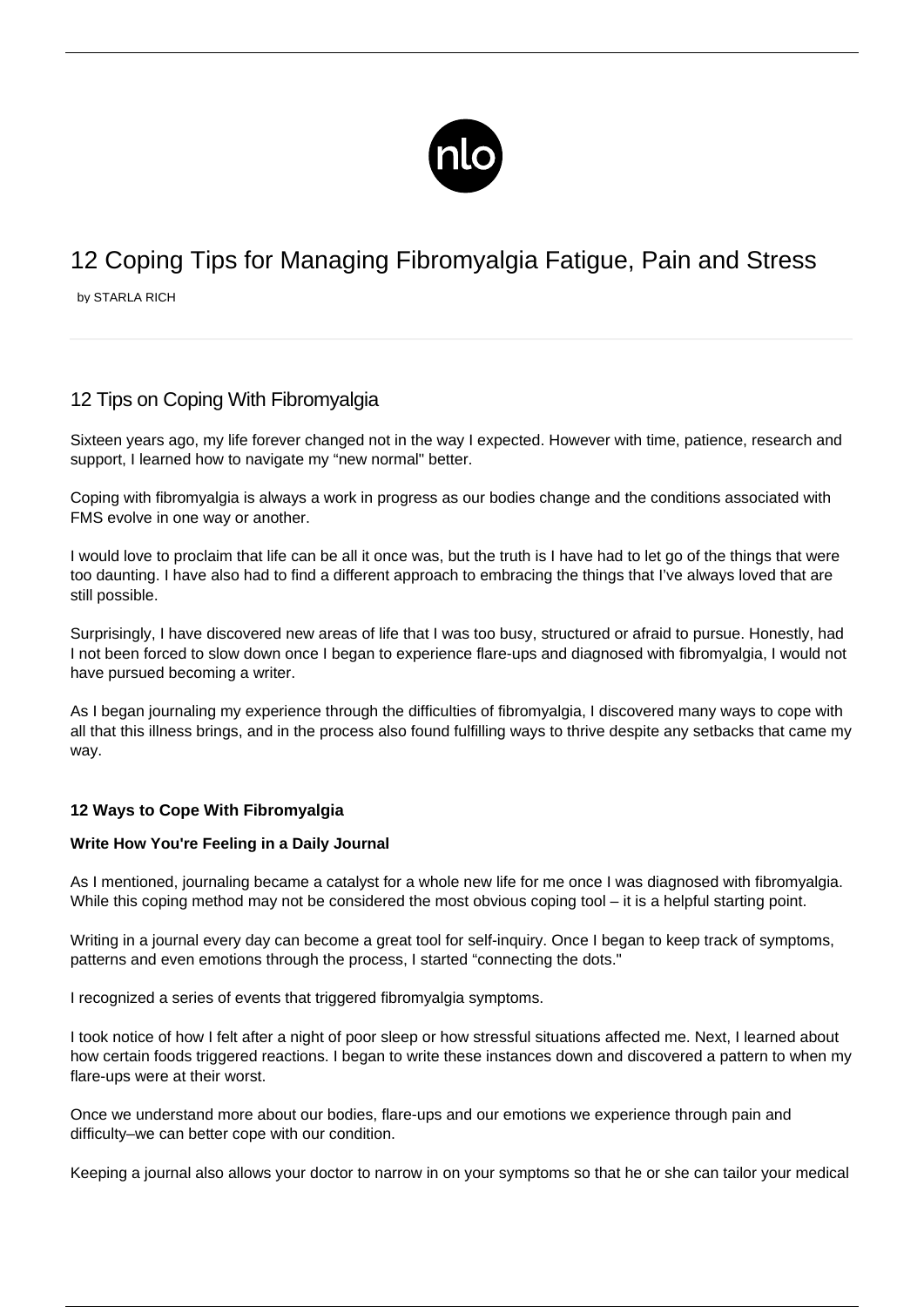care.

#### **Reduce Stress When You Can**

Studies have proven that stress is one of the primary [triggers to fibro flare-ups.](/flare-up/)

Stress is a killer for healthy individuals and those diagnosed with a chronic illness. Many people with fibromyalgia experience feelings of anxiousness, nervousness and panic around the time when fibromyalgia symptoms flare.

Some experts found when fibromyalgia patients reduce stress in their lives, they also experience a reduction in depression, anxiety and fatigue levels.

This goes along with journaling as understanding your symptoms and triggers give you a more significant measure of control.

#### **Don't Be Afraid to Walk Away**

While we cannot walk away from every situation we face in our life, we can develop the skill of "walking away" emotionally so that we find a more balanced attitude about [daily tasks](http://fibromyalgialiving.today/blog/managing-day-to-day-tasks-with-fibromyalgia/) and situations.

When you feel poorly, it tends to wear on your body and emotions until every circumstance in a day can appear insurmountable and loom over you. It becomes easy to magnify problems–making them seem far greater than they are.

Reaction to stress is triggered by perception. When you imagine something to be a "life or death situation," (even though in reality it is not) your body reacts as if you are in danger.

Work at tempering your emotions as problems come up throughout the day.

Instead of seeing every crisis as a disaster, learn to view life's interruptions as "inconvenient, but tolerable." You will find that when you look at life as something that you can handle, you will not feel overpowered when trouble comes.

The familiar adage asks the question "how do you eat an elephant?" The answer of course – "one bite at a time." If you can keep balanced emotionally through the situations, tasks, and activities of your day by breaking them up into smaller "bites," you can walk away from those emotions that try to overpower you.

#### **Make Modifications For Better Living**

At the beginning of this article, I made mention of the "new normal" – things that you can no longer do, things you discover you have time and passion for doing, and things that you may need to alter or pace a bit so as not to lose them.

The key to maintaining control in your life is through modifying the way you approach work, family life and everyday tasks and activities. To avoid stress and anxiety, you may need to allow more time during the day to fully carry out your responsibilities.

If you are still trying to manage a job or career, talk to your employer. Work out a flexible schedule that allows you to come in later and leave later or ask your employer if you can work from home a few times a week so you can get more rest.

Alternatively, ask if you could take a nap at lunchtime to boost your energy. If you are a stay-at-home parent or a caregiver, learn to adjust your schedule given your energy level from day-to-day.

Plan the most tedious tasks around the time of day that your energy level is highest. Whatever modifications you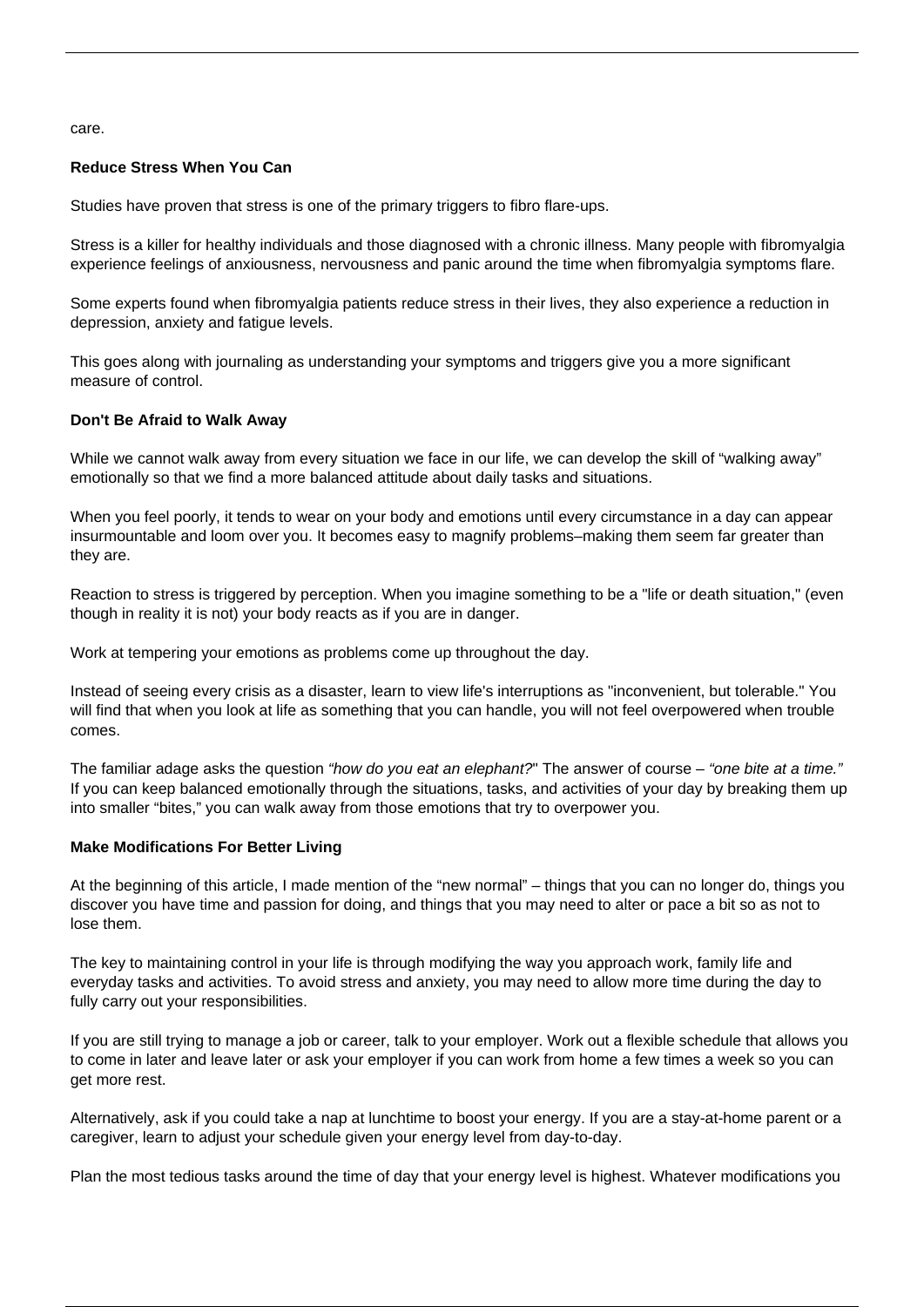make, avoid procrastination. Budget your time, follow your daily to-do lists and limit your outside commitments on workdays or days when you have more family or personal responsibilities.

#### **Talk It Out–Communicate With Others**

It makes sense that if journaling is a key starting point to understanding and coping, then communicating with others about what you are dealing with is also a vital means of dealing with your ever-changing situation. Open and honest communication helps reduce conflict and misunderstanding between you and your family, friends and others.

Sometimes we feel angry and resentful while [dealing with chronic pain](/habits-relieve-pain/) and fatigue.

There is a feeling of despair and frustration when we find ourselves falling behind in activities and tasks with those we love or with those we work with. Everything that once benefited from our energy and attention is pushed to the background, and we find we are mentally distracted and preoccupied with our illness.

At times we become so overwhelmed that we shut ourselves off from others and shut down necessary communication. Those around us cannot fully understand or even provide the necessary help we need if we do not find the courage to communicate with full transparency what we are going through.

It is surprising how often those around us wish to help, but because we are ashamed to ask or let them see our vulnerable moments, we find ourselves at odds with them and our condition.

If you don't know where to start in communicating with others and feel overwhelmed with the stress of fibromyalgia, seeking the advice of a professional counselor can help you develop appropriate strategies to deal with your condition and other issues in your life.

Gaining back a measure of control will also help you better communicate with those around you.

#### **Seek Out Support**

Beyond professional counselors, no one understands what you are going through better than someone who is walking a similar journey. Online networks such as this are a great source of insight and support. Also, many communities have [fibromyalgia support groups](/fibromyalgia-support-groups/) that meet weekly.

Ask your physician's office for leads to support groups in your community.

Next page: Starla offers more tips on how to cope with fibromyalgia.

#### **How to Cope With Fibromyalgia**

#### **Remember to Rest and Relax**

At the end of each evening, I reach out to loved ones and give them my wishes to "sleep well and have sweet dreams."

This is something that I desire for myself as well, but through the years of dealing with fibromyalgia, I've learned that sufficient sleep is often hard to come by. Part of coping with your condition and flare-ups hinges on how well you sleep at night.

There are things you can do to promote the chances of better sleep:

**Make sure your body is prepared for rest.** You can't sleep if there is light in your room or if a television is blaring in another room.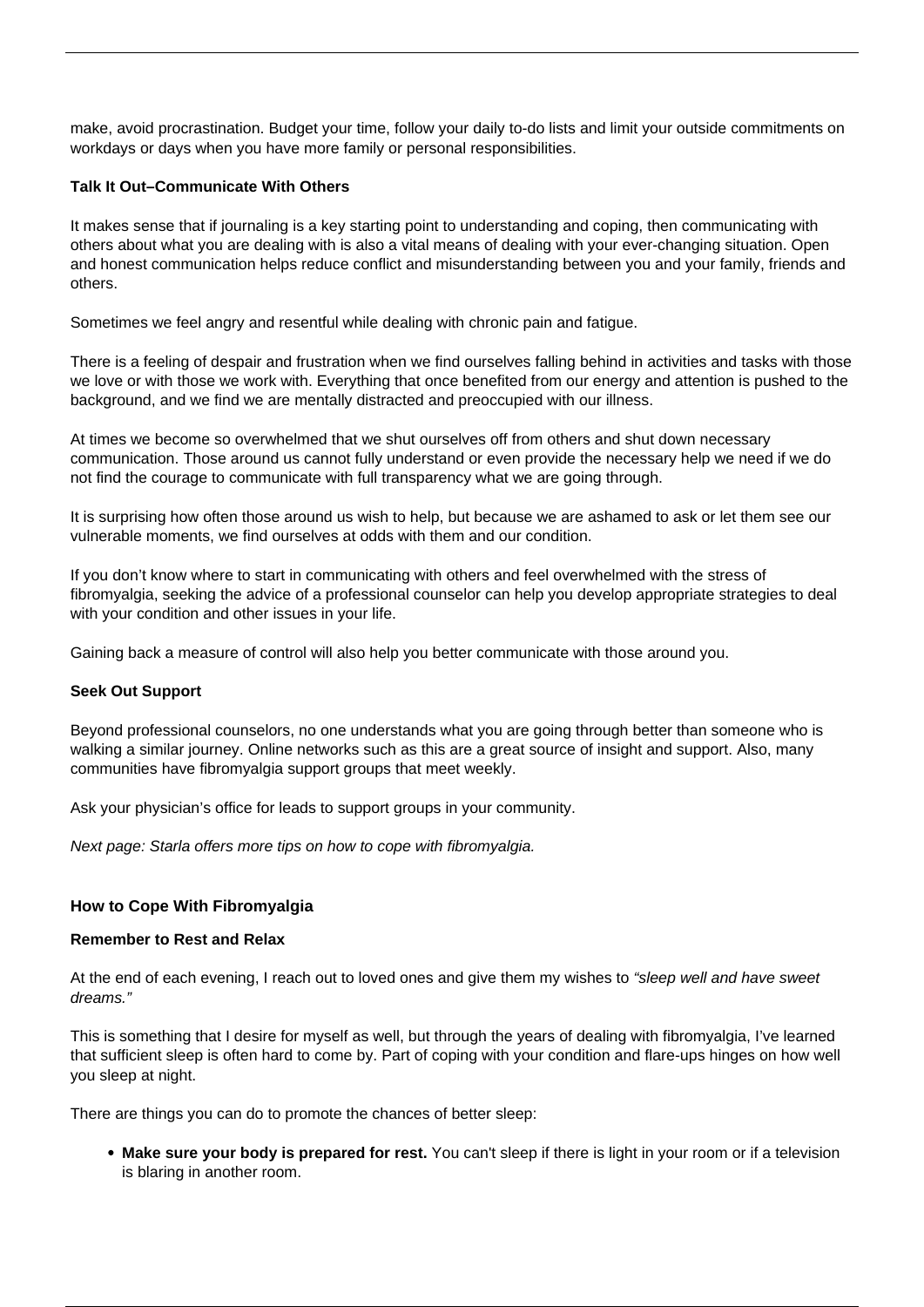- **Make sure your room is quiet, dark, and cool.** Use earplugs if you are sensitive to noise, and use a blackout blind or wear an eye mask to block light.
- **Eliminate afternoon caffeine from your diet, and exercise regularly although not near bedtime.** Sometimes a snack that is high in carbohydrates can help induce sleep because it boosts levels of serotonin in your body, a chemical messenger that helps regulate mood, appetite and sleep.

#### **Take Care of Yourself First**

Many of us who struggle with the changes that fibromyalgia brings, are so accustomed to going, doing, and serving others that taking time to care for ourselves seems foreign to us. Still, the only way to cope with life with fibromyalgia and still be what we desire to be for others is to take care of ourselves.

Below are some tips for doing just that.

#### **Learn to Say "No"**

This one is especially difficult for me as I find joy in being there for others. Still, failing to set personal limits or saying "yes" to too many demands will make you feel overloaded. That will add to your already elevated stress level.

To help yourself say "no" to a persuasive friend or activity, think through the situation before you answer. Check your calendar, and weigh the alternatives. Involve family members or friends in the discussion about what to do.

Would another commitment stop you from getting the rest, exercise, and relaxation you need to feel well? Would it interfere with the priorities that are high on your list?

The desire to help others is commendable, but being all things to all people may hinder your healing and make you feel resentful, tired, and depressed. It is important to take a firm stand, so say "no," and mean it.

#### **Make Time for Yourself Each Day**

Work towards achieving an overall lifestyle balance. Make time to do the things you "want" to do as well as the things you "have" to do. People with fibromyalgia are faced with special demands that other healthy people do not have.

The task of [coping with fatigue](/fibromyalgia-fatigue/) and pain each day makes it necessary to keep your priorities in order, so you have the energy to reach your daily goals.

I penned a motto several years ago after dealing with the struggles of fibromyalgia and the resulting lifestyle change it forced on me. It simply states, "the being energizes the doing." When we take time to relax and enjoy simple pleasures for ourselves, it recharges us, so to speak, so that we have renewed energy for the daily task and people in our lives.

#### **Exercise Regularly**

An exercise routine is important for coping and easing symptoms of fibromyalgia. Because of the pain, [trigger](/tender-points/) [points and tender points](/tender-points/), ongoing fatigue, and stiffness felt by people with fibromyalgia, many have become physically unfit.

Aerobic or conditioning exercises – such as walking, swimming, and cycling – have analgesic and antidepressant effects. Aerobic exercise can help enhance your sense of well-being and feeling of being in control.

Your doctor should be able to help in designing a program that is right for you and possibly even prescribing exercise therapy at a rehab, gym, or other facilities. I developed a routine of walking many years ago, and it not only became a great source of relief physically but emotionally – that quiet time on my "stroll" was an oasis away